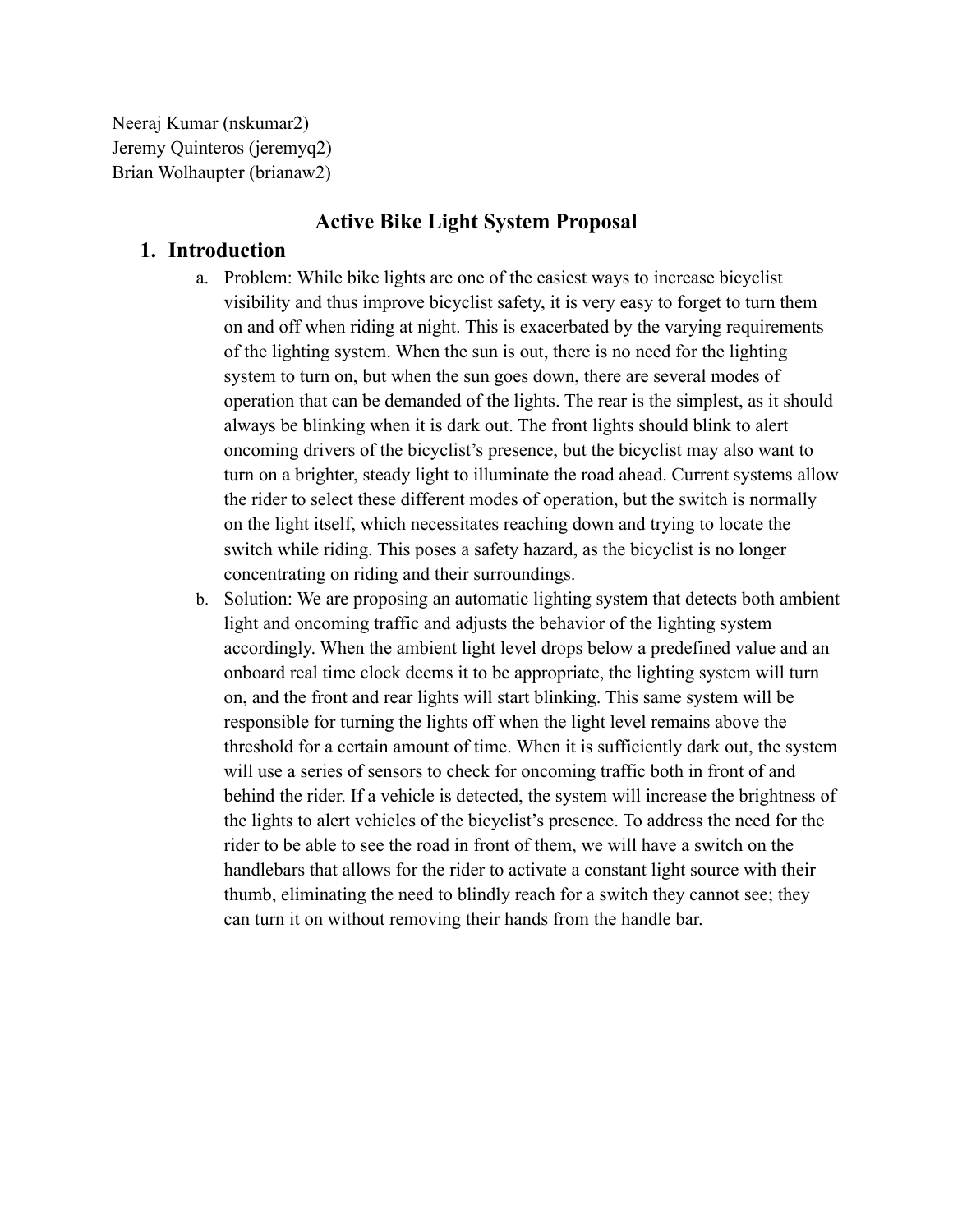#### c. Visual Aid



Figure 1: Visual Representation of Design

d. High Level Requirements: Our project has several components that can all be tested independently of one another. The first is the ability of an ambient light sensor to detect the local light level, and send a signal to a microcontroller letting it know that it is either above or below a defined threshold of ambient light. The second system is going to be the main lighting system. These lights will need drivers to power them, and the drivers will take a signal from the microcontroller to turn the lights on or off when appropriate, or modulate the brightness of the lights. Next, there will be a set of sensors that will detect the headlights of nearby vehicles, and if one is detected, then it will send a signal back to the microcontroller. The microcontroller itself will have several responsibilities, interpreting input from the various sensor systems, directing the outputs and maintaining time to verify the validity of any light sensor readings by checking it against the time of day. The switch on the handlebars will act as an additional input to direct the microcontroller to turn on the constant light at the front of the bike. Finally, the whole system will need to be powered, which will require a main battery to power the main systems and a small battery backup to maintain power to the microcontroller when the main battery is not available.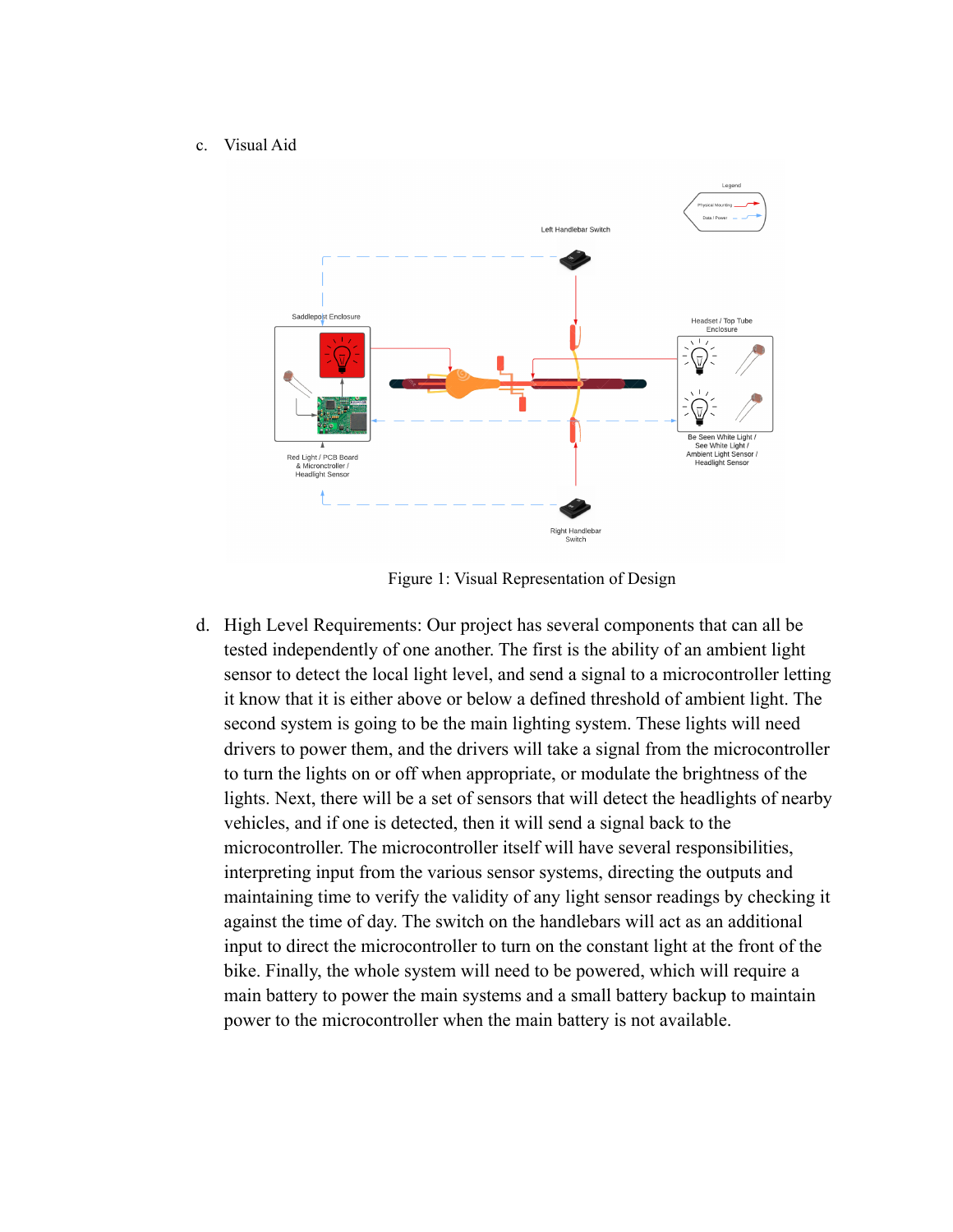## **2. Design**

**a. Block Diagram**



Figure 2: Block Diagram of Components and their Connections

### **b. Subsystem Overview**

#### **i. Power system**

➢ Overview

The power system will be divided into two parts. The first is a primary battery module that consists of a pair of large cells. These cells are intended to be rechargeable, but depending on the power consumption of the system, we may end up switching to non-rechargeable (primary) cells. When this module is capable of meeting the power requirements of the system, it will do so. However, in the event of this module not being able to meet the demands of the whole system, the second part of the system will activate. The secondary battery is going to be a much smaller CR2032 button cell, and it will only be connected to the microcontroller. This cell will not be connected to the sensors or the lights, meaning it is only present to maintain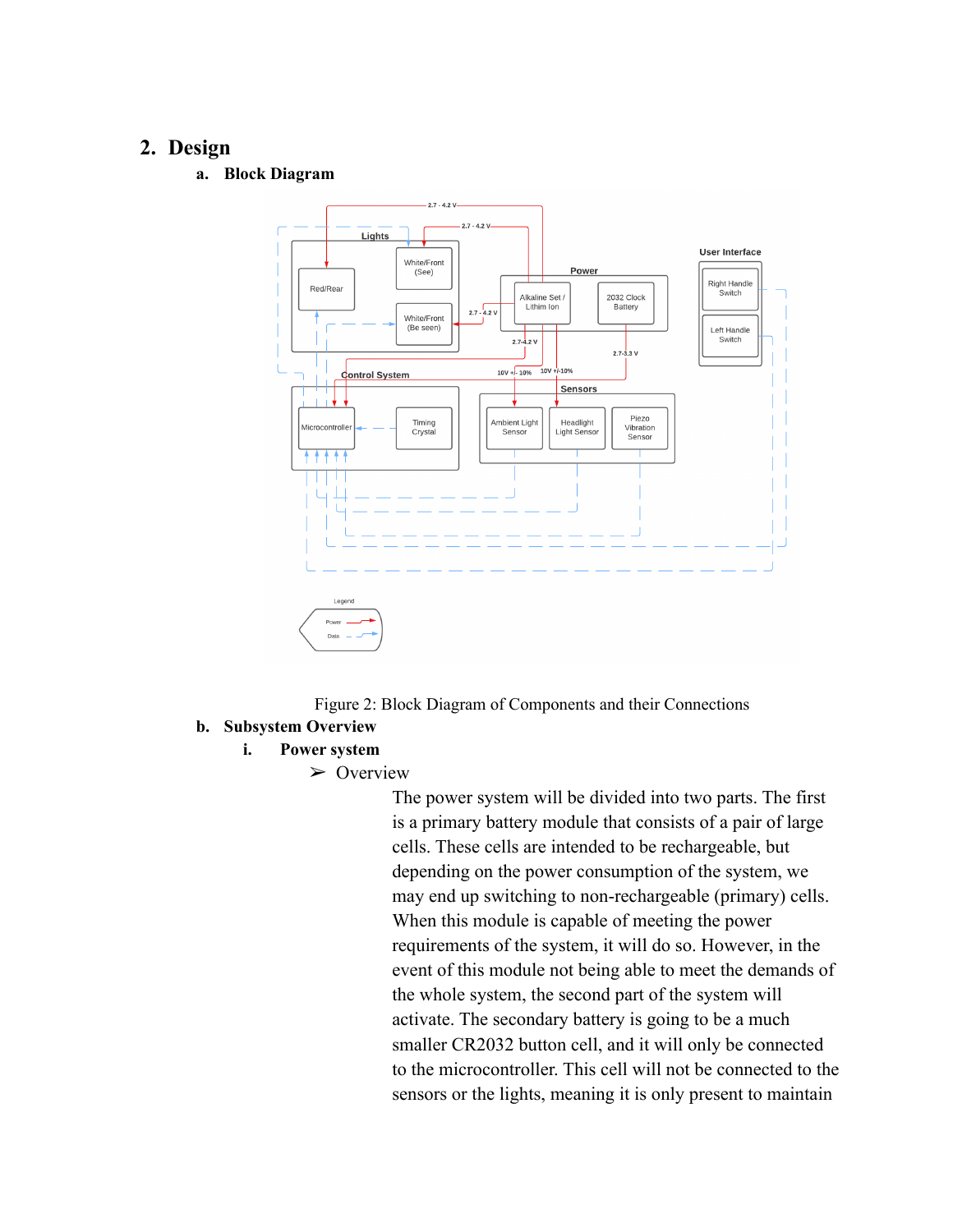the power to the microcontroller, and thus, keep the real time clock accurate.

- $\triangleright$  System responsibilities
	- Provide power to sensor system, microcontroller, and lighting system
	- Supply power to the microcontroller at all times
	- Smoothly transition between main battery and backup battery
- $>$  System components
	- Main battery module (DK# 3145-L37A52-2-1-3WA3-ND)
	- Reserve CR2032 battery (Already have some)
	- Miscellaneous diodes, resistors, capacitors, and inductors as necessary

## **ii. Lighting system**

 $\triangleright$  Overview

The lighting system is fairly straightforward, with a front and rear set of flashing lights to alert nearby vehicles and pedestrians, and an additional front light that does not flash, which lights up the road in front of the bike. To allow for maximum flexibility of this system, we are using a current regulator to control each set of lights. This allows the microcontroller to control the brightness of each LED module by changing the signal it sends to the regulator. This setup also allows for brighter lights than if we drove the LEDs directly from the microcontroller, as the current regulator can deliver more current than the microcontroller can. The light that is not flashing needs to be bright enough to allow the rider to see the road ahead, so we are targeting an output of approximately 200 lumens. The flashing lights do not need to be as bright, so we are targeting roughly 50 lumens. These numbers may change once we have a prototype and can see how visible these lights are.

- $\triangleright$  System responsibilities
	- Alert nearby vehicles and pedestrians of the bicyclists presence.
	- Illuminate the road in front of the bike allowing the bicyclist to see hazards
- $>$  System components
	- 3 front flashing LEDs  $(DK# 897-1069-1-ND)$
	- $\bullet$  6 front headlight LEDs (MSR# 710-158563460)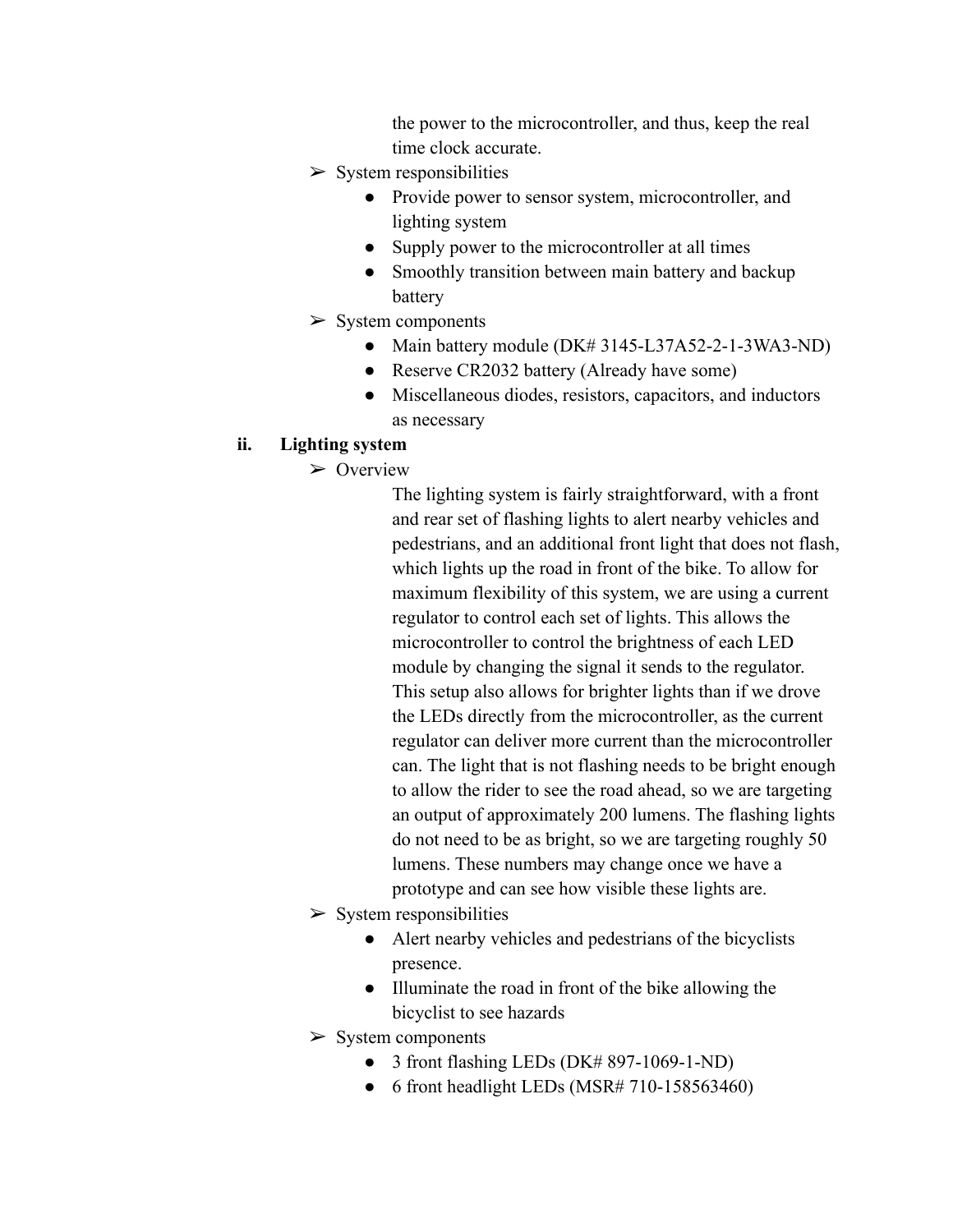- 3 rear flashing LEDs (DK# VLCS5130-ND)
- 3 current regulators (DK# AP5725WG-7DICT-ND)
- Miscellaneous resistors and capacitors as required

### **iii. Microcontroller**

 $\triangleright$  Microcontroller overview

The microcontroller is going to take in all of the data from the various sensors and inputs, and make sure the system reacts appropriately. All of the peripheral components and systems receive control signals from the microcontroller, so it is vital that the microcontroller is programmed correctly. Any issues with the programming can cause the whole project to fail. Running the microcontroller constantly would rapidly drain the battery and is not necessary, so it will be able to put itself into a low power consumption mode where nearly all processes are shut down. There will only be two interrupts that will wake it back up; an interrupt from the oscillator, or an interrupt from the vibration sensor. The oscillator interrupt will be periodically sent within the microcontroller to update a real time clock. To implement the real time clock, a 32.768kHz crystal will be connected to the microcontroller, and the controller will use the external crystal with the controller's own internal oscillator circuit. This method allows us to implement a real time clock to establish daylight hours. If the ambient light sensor detects low light levels, it will tell the microcontroller, and the microcontroller will then check the time to ultimately decide if it is appropriate to turn on the lights. If the time is during daylight hours, the microcontroller will disregard the light sensor reading, as it is probably just in the shade. However, if the time is outside of daylight hours, the microcontroller will accept the light sensor reading, and turn on the lights. The second interrupt that can bring the controller out of its sleep mode comes from the piezoelectric vibration sensor. The vibration sensor will induce a voltage that the microcontroller will see, and once the microcontroller reads this voltage, it will start to wake up. This system will allow the microcontroller to go to sleep and save power when the bicycle is stationary for an extended period of time, only waking up when it is detecting motion.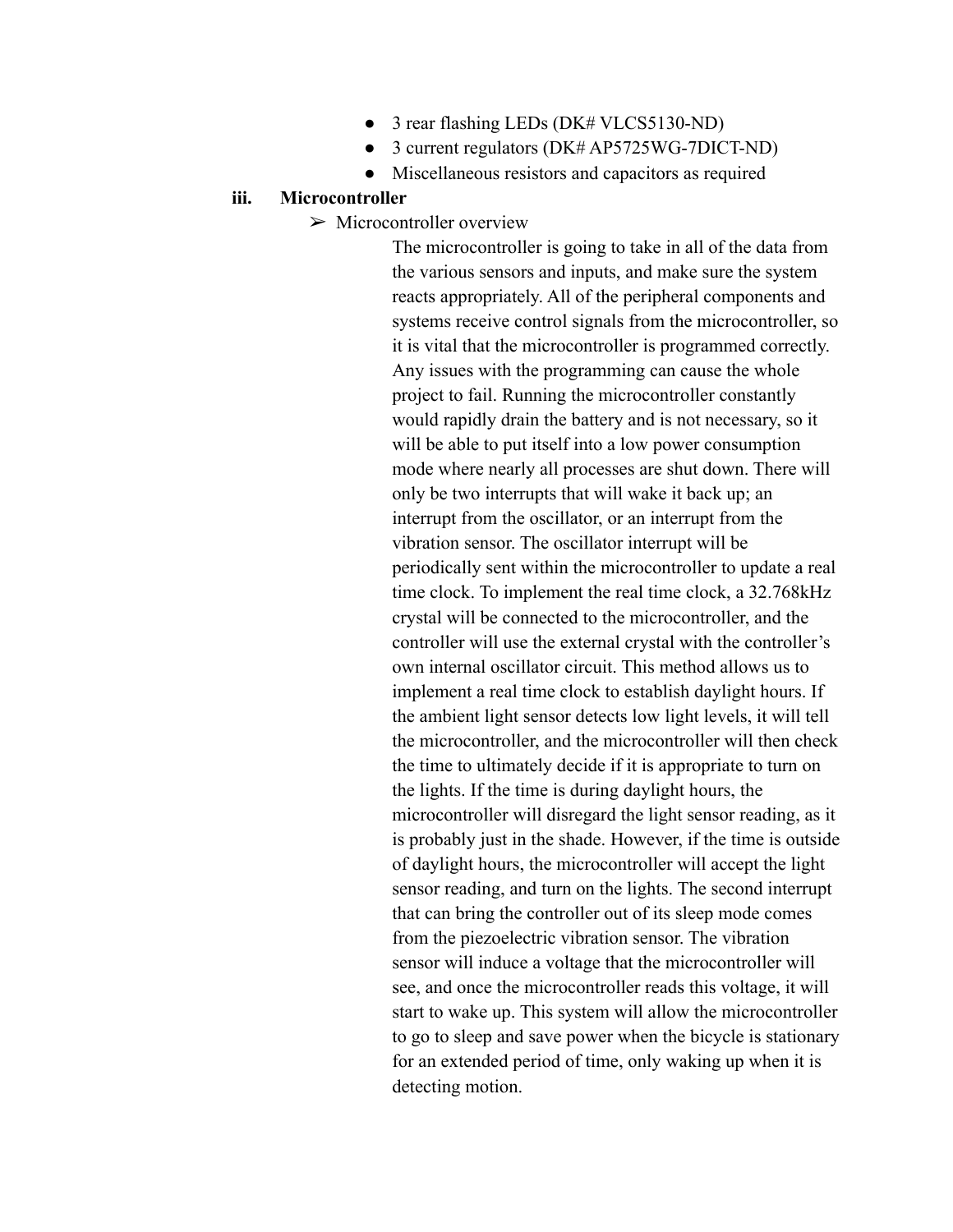- $\triangleright$  System responsibilities
	- Interpret data from photo sensors
	- Modulate light brightness
	- Periodically wake up to update real time clock
	- Sleep when stationary
	- Wake up when vibration sensor interrupt arrives
- $>$  System components
	- PIC 18F27Q43 (DK# 150-PIC18F27Q43-I/SP-ND)
	- 32.768kHz crystal (DK# 3155-32.768K12.5P2/DT38-ND)
	- Miscellaneous resistors and capacitors as required

### **iv. Sensor system**

➢ Overview

The first sensor that our project will use is a photodiode based ambient light sensor. This sensor will be placed facing upwards to allow it to detect the light coming from the sky. By feeding the output of the photodiode circuit into a comparator, we can compare the circuit's output voltage to a reference voltage, and the comparator output voltage will change when the difference between the input and reference voltage changes sign. Additionally, since the reference voltage will be set by the microcontroller, we can adjust the threshold we consider to be "darkness" in software, which simplifies the hardware design of the sensor system. The second set of sensors is the headlight detection system. The electronic hardware is identical to the ambient light sensor; a photodiode based light detection circuit being fed into a comparator. The difference is the placement of the photodiode. Where the ambient light sensor is placed close to the surface of its housing, giving it the maximum field of view to determine the ambient light, the headlight detectors will be set into their housing, which reduces the effective field of view. By placing the photodiode inside the housing rather than at the surface, only light coming in from certain angles can hit the detection surface. By changing the distance from the surface to the photodiode, and shape of the aperture, we can have the photodiodes only detect light on the road, rather than all around. This will keep the system from interpreting a streetlight as a headlight. The third sensor will be a piezoelectric film vibration sensor. This will be on the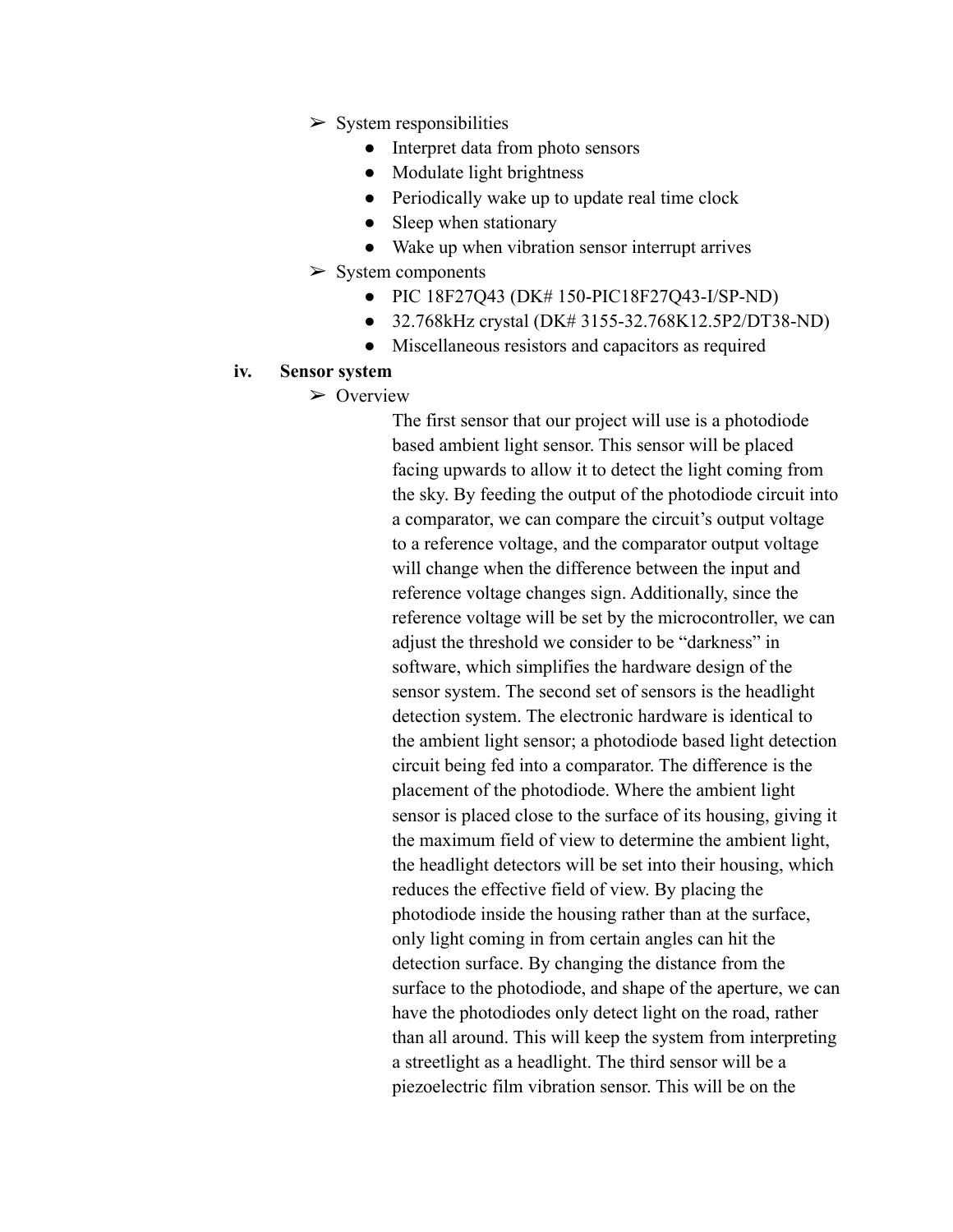PCB, and detects vibrations. Vibrations will cause the sensor to flex, inducing a voltage that the microcontroller will read. Depending on the magnitude of the induced voltage, an amplifier may be required, or additional mass will be attached to the sensor, which will cause more flex when disturbed by larger motions, resulting in a greater induced voltage. The last component that will send data to the microcontroller (and thus can be considered part of the sensing system) is the pair of switches on the handlebars. One of the switches will be used to turn on the main headlight and the other will allow the rider to turn the system on.

- $\triangleright$  System responsibilities
	- Detect ambient light levels
	- Detect nearby vehicle headlights
	- Detect vibrations that indicate the bike is in use
- $\triangleright$  System components
	- Three photodiodes (DK# VTP9812FH-ND)
	- One piezoelectric film sensor (DK# MSP1006-ND)
	- Two toggle switches (DK# 2449-ANT11SF1CQE-ND)
	- 10V regulator (DK# AP3012KTR-G1DICT-ND)
	- Two comparators (DK# 296-49723-ND)
	- Miscellaneous capacitors, resistors, and inductors as required
- c. Subsystem Requirements
	- i. Power system
		- $\triangleright$  The main battery voltage must remain between 4.2V and 2.7V
		- $\triangleright$  The main battery should be able to provide sufficient current to power the microcontroller, the lights, and the sensors, at all times while the voltage is in the specified range
		- $\triangleright$  The backup battery must remain between 3.3V and 2.7V
		- $\triangleright$  In the event of the main battery voltage falling outside of specification, the backup battery must automatically take over, providing power to the microcontroller
		- $\triangleright$  The voltage going into the photosensor circuit should be set to 10V, with a tolerance of  $+/- 10\%$
	- ii. Lighting system
		- $\triangleright$  The front LED headlight should output enough light to allow the rider to see the road in front of them while riding at speed (20-25 km/hr)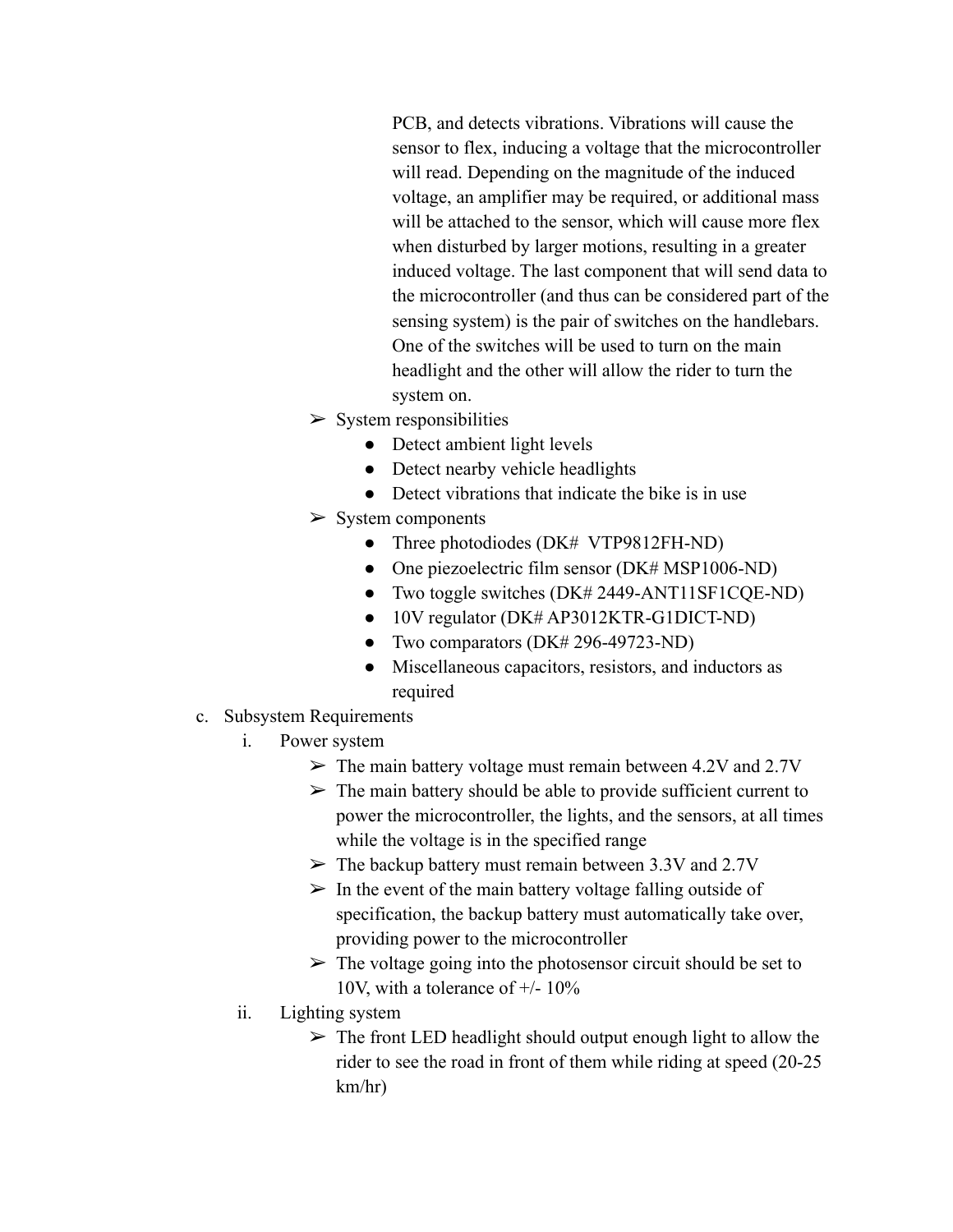- $\triangleright$  The flashing lights should be visible to motorists from 100 meters away
- $\triangleright$  The brightness should be variable in software, and otherwise constant
- iii. Microcontroller
	- $\triangleright$  The microcontroller should be able to to interpret signals coming in from the various sensors, and respond in accordance with the description provided in the microcontroller system overview
	- $\triangleright$  It should be able to enter a sleep mode when appropriate to conserve power
	- $\geq$  It must be able to wake up again, resuming normal operation when the correct interrupts are received
	- $\triangleright$  The real time clock should be able to keep accurate time over a 12 hour period, before resetting
- iv. Sensor system
	- $\triangleright$  The ambient light sensor should be able to differentiate between daylight hours and night
	- $\triangleright$  The ambient light sensor should not be so sensitive that it turns the lights on and off while riding under street lights
	- $\triangleright$  The headlight detection circuits should be able to detect oncoming vehicles from a reasonable distance
	- $\triangleright$  The vibration sensor needs to be able to detect when the bike is being moved, and use the resulting vibrations to wake up the microcontroller
	- $\triangleright$  The switches on the handlebars should be easy to activate, and changing their position should result in the operation of the system changing in the requested manner
- d. Tolerance Analysis
	- i. By design, our components are all under-stressed, and if there was a potential issue with a component being near its design limits, we replaced the component in question with an uprated one that was safer. That has two results: our system should be very robust, leaving us lots of overhead for additional capability if we should want or need it, and the tolerances are not an issue with our design. If our battery happens to output only 2.5V instead of 2.7V, it does not matter because all components powered directly by the battery can tolerate input voltages between 1.8V and 5.5V.
	- ii. The only calculations we felt were really necessary was approximating the power consumption of our system, to allow us to size the battery module. To do this, we made a few assumptions to simplify the math: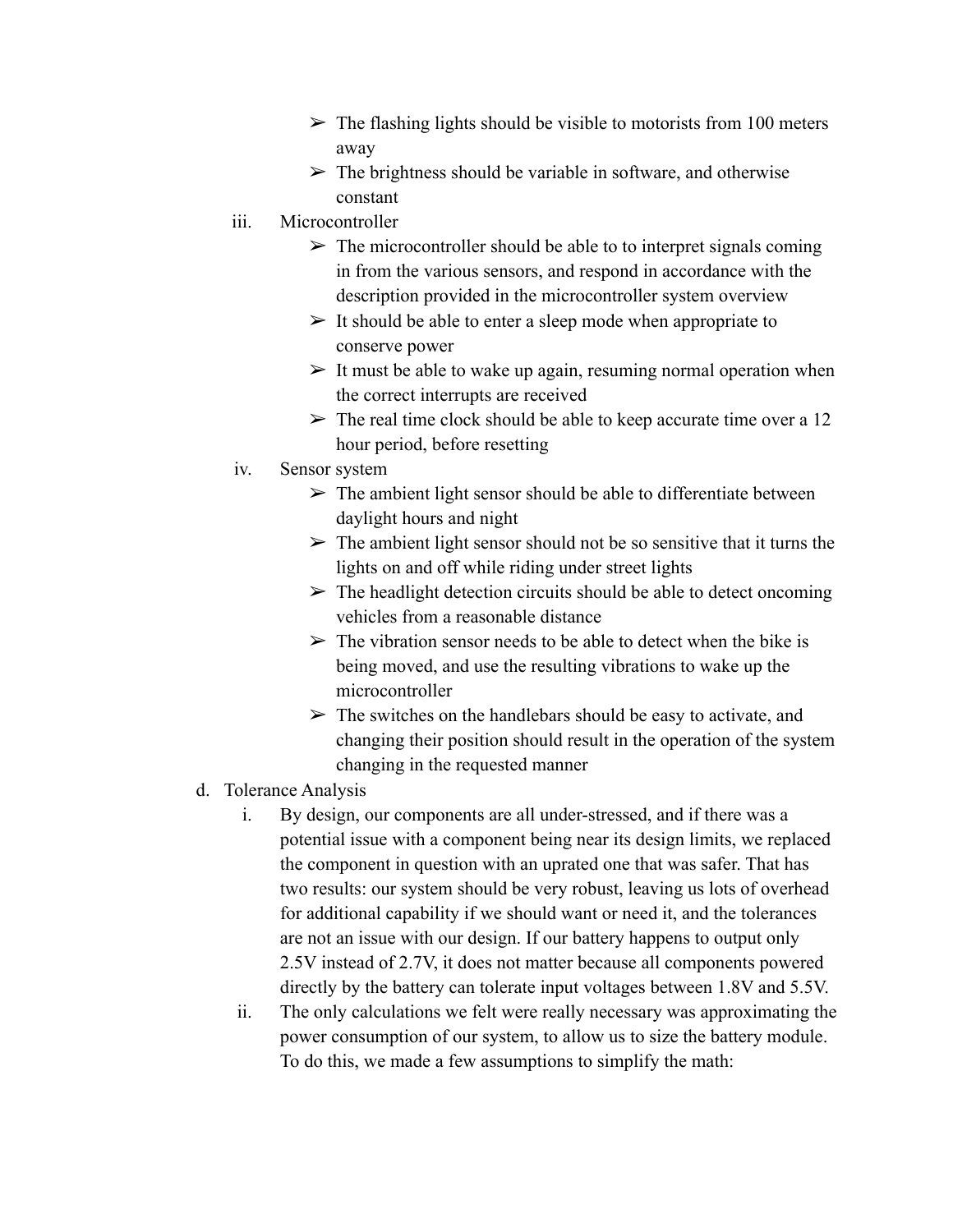$\triangleright$  The power consumption of the system while in its deep sleep mode is negligible. According to the datasheet, the processor draws less than 800nA at an internal voltage of 1.8V when in its lowest power mode, and since all peripherals are shut down when in this mode, all other power consumption is zero. Based on this value, in conjunction with the intended battery capacity (19.24Wh), the main battery could power the controller in this mode for :

$$
\frac{19.24Wh}{800nA*1.8V} * \frac{1 \, day}{24h} * \frac{1 \, year}{365.25 \, days} = 1524 \, years
$$

- $\triangleright$  Power consumption from the sensors is insignificant. The circuits are very small, only active when the controller is awake, and even when they are on, the only thing that draws current is a comparator (200uW per comparator), and there are only 3 comparators in the system. This is a negligible amount of current, and could be sustained by the main battery for many years.
- $\triangleright$  The only major consumer of power is the set of lights.
- $\triangleright$  To compensate for the assumptions we have made, we will assume worst case scenario power consumption for the lights (full brightness, and on all the time)

Doing this calculation, we get the following power consumption for the lighting system:

Flashing red lights: 3 *lights* \* 2.2V \* 50mA = 330mW Flashing white lights: 3 *lights* \* 3.  $2V * 20mA = 192mW$ Headlight: 6  $\text{lights} * 3.2V * 150mA = 2880mW$ Total power consumption:  $330 mW + 192 mW + 2880 mW = 3402 mW$ Estimated battery life:  $\frac{19.24 \text{ Wh}}{3402 \text{ mW}}$  = 5.66 hours

Since the lights can drain the main battery in 5.5 hours, but the system in standby would take over 1500 years, we can see that our assumption of the lights being the most significant consumer of power is reasonable. Based on these calculations, we know we have at least 5.5 hours of battery life, even if the lighting system was set to maximum brightness, which it will not be. The flashing lights will have a duty ratio of roughly 50%, and the headlight is expected to only be set to 60% of its maximum brightness. This means we can expect in excess of 8 hours of continuous use under anticipated operating conditions. We believe that this is an acceptable amount of battery life, and that the battery we initially specified will meet our requirements.